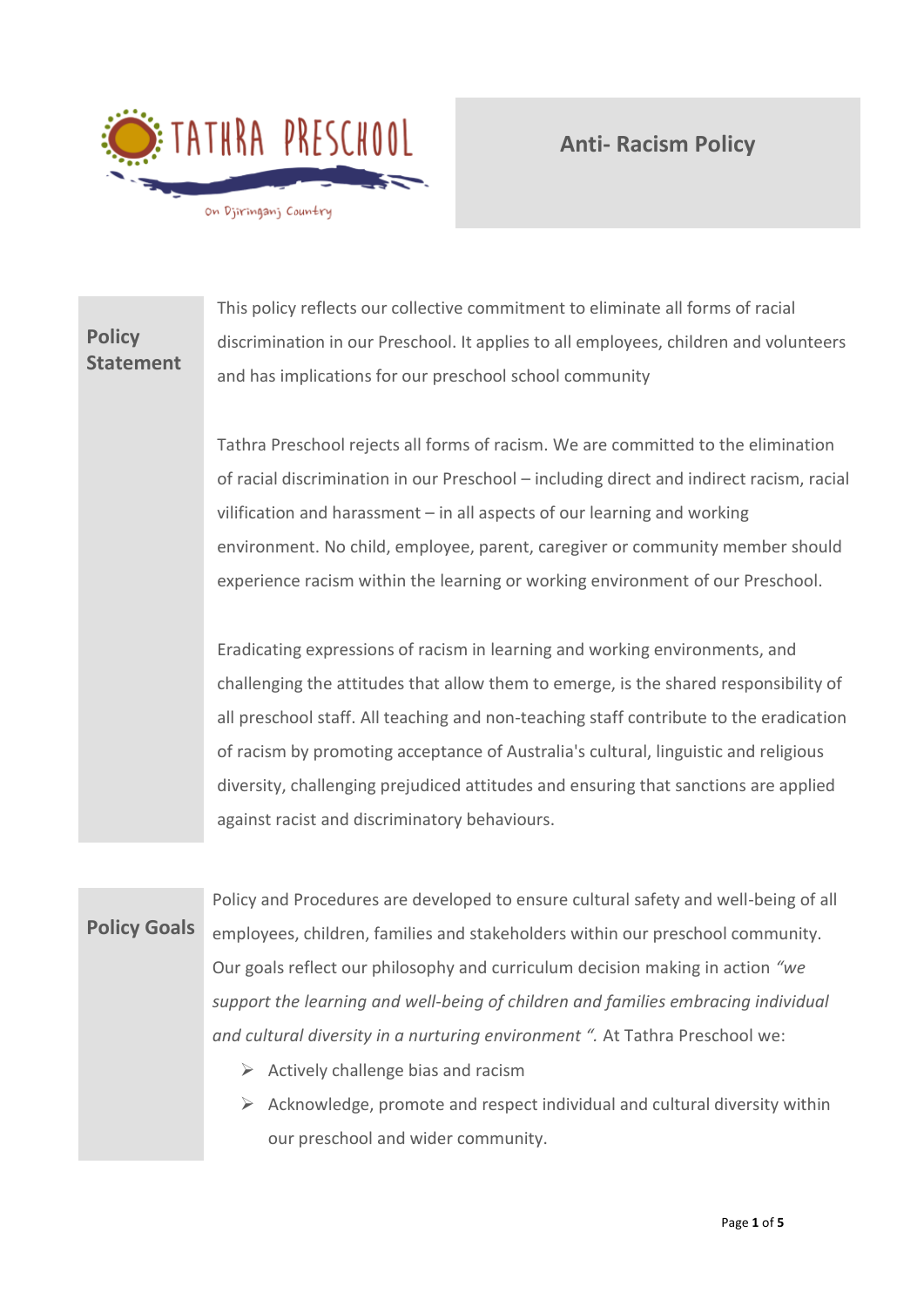- $\triangleright$  We will engage in partnerships with all stakeholders to embrace and embed this anti-racism policy in all aspects of service provision.
- $\triangleright$  This policy will actively inform induction for employees, committee members, students and volunteers.
- $\triangleright$  We will engage pedagogical conversations that embrace the principles of, anti-bias, anti-racism and social justice which shape the way teachers/educators teach, think and reflect.
- $\triangleright$  Provide learning experiences and curriculum decision making that challenges bias and actively embraces diversity.

# **Role and Responsibilities**

### **Approved Provider will**

- ➢ Designate the Nominate Supervisor to fore fill the role of anti-racism contact officer.
- $\triangleright$  Ensure PD and training is provided to the anti-racism officer.

#### **Nominated Supervisor will**

- ➢ Ensure that Tathra Preschool Complaint Handling and Feedback Policy provides a standard approach to resolving complaints about racism.
- $\triangleright$  Provide timely and professional response to complaints regarding racism.
- $\triangleright$  Actively implement and monitor this policy.
- $\triangleright$  Develop and embed anti-racism strategies in all aspects of curriculum making and service provision
- $\triangleright$  Provide opportunities for pedagogical conversations that embrace the principles of anti-bias, anti-racism and social justice.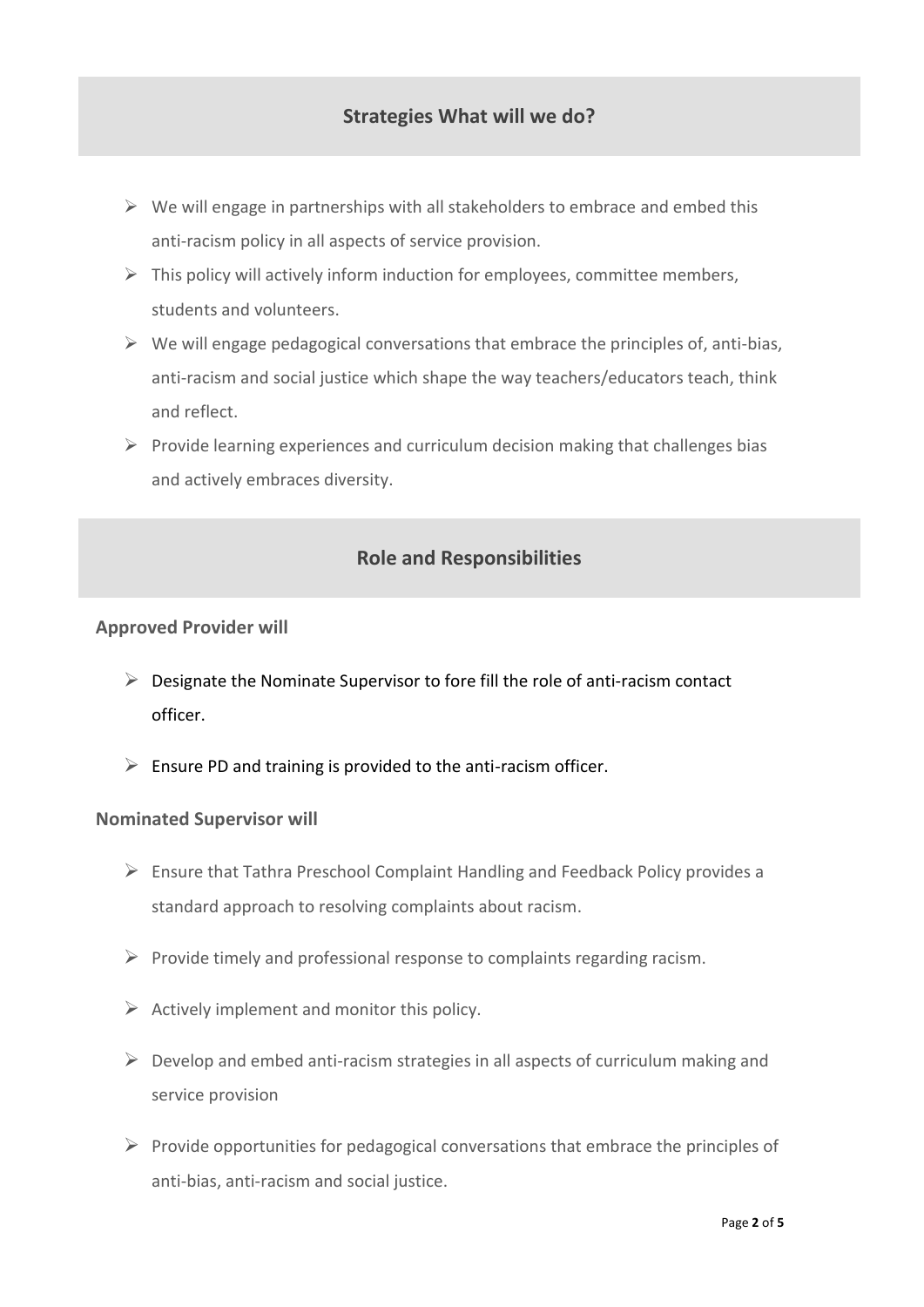- $\triangleright$  Examine practices and procedures to ensure they are consistent with the policy.
- $\triangleright$  Ensure the availability of anti-racism training and PD for all staff
- $\triangleright$  Examine and reflect on our educational practices and procedures to ensure they are consistent with this policy.

## **Early Childhood Educators will**

- $\triangleright$  Monitor their own behaviour to ensure that it does not result in anyone experiencing racism.
- $\triangleright$  Support children to develop an understanding of racism and discrimination and the impact on individuals and the broader community.
- ➢ Implement and document anti-racism education strategies in our preschool curriculum.
- $\triangleright$  Encourage and support children to interact peacefully and collaboratively, express empathy for others.
- $\triangleright$  Actively challenge bias and promote empowerment.
- $\triangleright$  Provide learning experiences and resources to provoke thinking and actively challenge bias

## **Families will**

➢ Feel confident to use Tathra Complaint handling and Feedback policy to raise incidents about racism.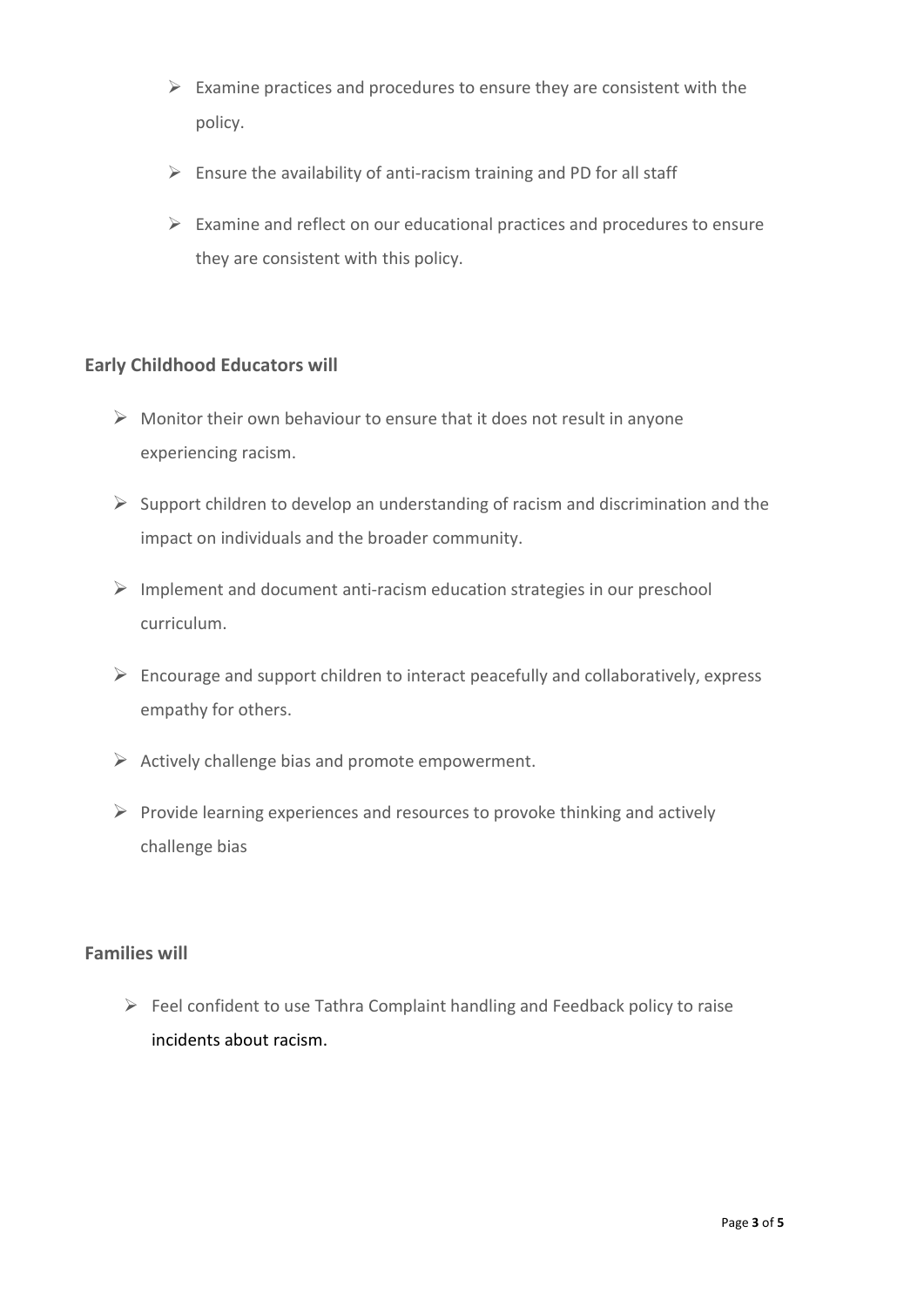# **Monitor, Evaluation and Review**

This policy will be monitored to ensure compliance with legislative requirements and unless deemed necessary through the identification of practice gaps, the preschool will review this Policy every two years.

Families and staff are essential stakeholders in the policy review process and will be given opportunity and encouragement to be actively involved.

In accordance with R. 172 of the Education and Care Services National Regulations, the service will ensure that families of children enrolled at the service are notified at least 14 days before making any change to a policy or procedure that may have significant impact on the provision of education and care to any child enrolled at the Preschool; a family's ability to utilise the service; the fees charged or the way in which fees are collected.

| <b>Relevant</b> | The NSW Anti-Discrimination Act (1977) External link along with the            |  |  |
|-----------------|--------------------------------------------------------------------------------|--|--|
| Legislation     | Commonwealth Racial Discrimination Act (1975) External link make racial        |  |  |
|                 | discrimination and vilification illegal in New South Wales. These Acts provide |  |  |
|                 | the legislative context and foundation for Tathra Preschool Anti-Racism        |  |  |
|                 | Policy.                                                                        |  |  |
|                 | The Multicultural NSW Act (2000)                                               |  |  |

| Guidelines,          | National Quality Standard for Early Childhood Education and Care and<br>➤         |  |  |  |
|----------------------|-----------------------------------------------------------------------------------|--|--|--|
| <b>Standards and</b> | School Age Care - Element 1.1.1; 1.2.1; 1.2.2; 1.2.3; 2.1.1; 4.2.1; 4.2.2; 5.1.1; |  |  |  |
| <b>Frameworks</b>    | 5.1.2; 6.2.2.                                                                     |  |  |  |
|                      | Early Years Learning Framework (2009): Outcome 1, 2, 3                            |  |  |  |
|                      | OCHRE: Two years on. Learning together, working together, walking together        |  |  |  |
|                      | (2015)                                                                            |  |  |  |
|                      | $\triangleright$ United Nations Convention on the Rights of the Child             |  |  |  |
|                      |                                                                                   |  |  |  |